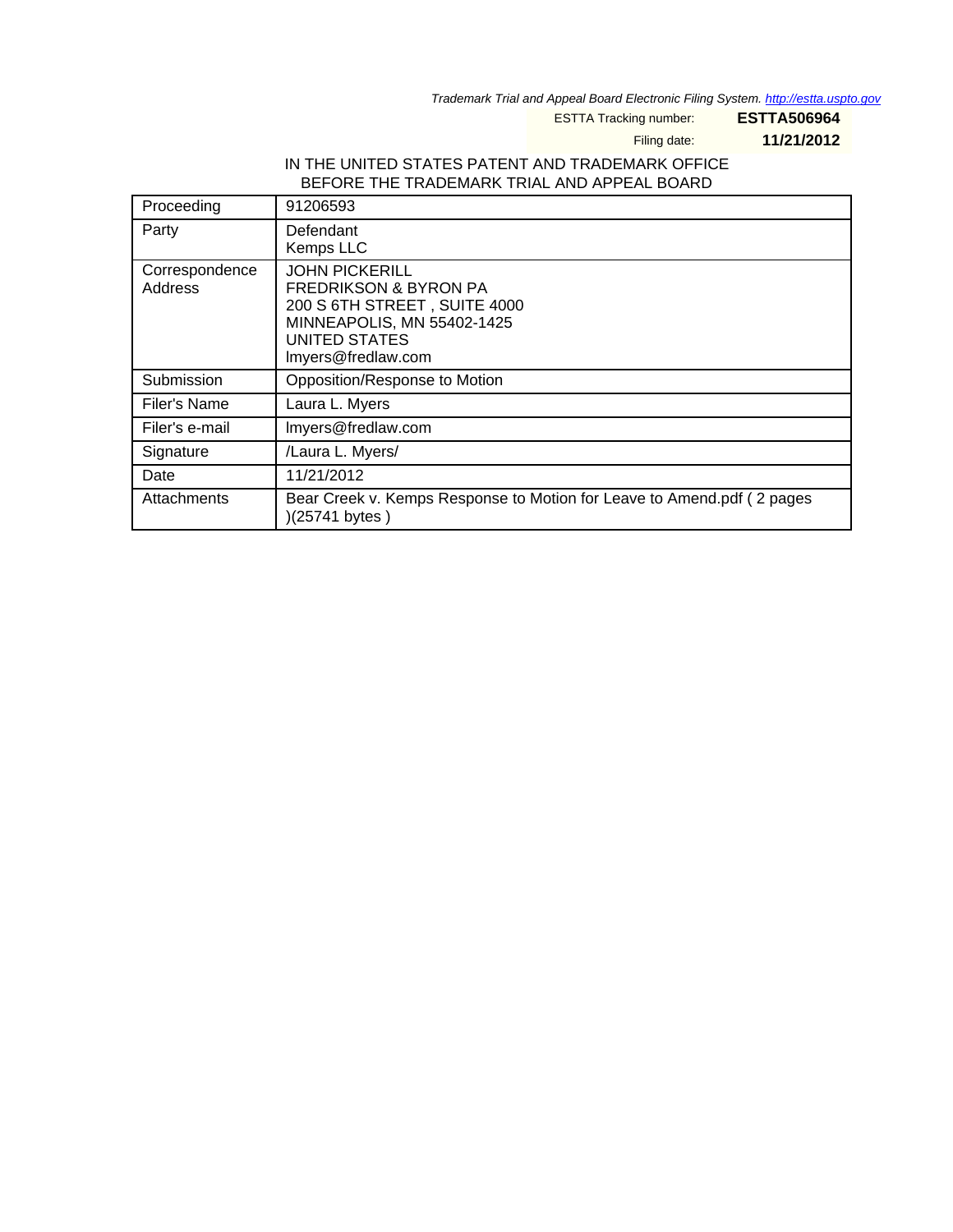## IN THE UNITED STATES PATENT AND TRADEMARK OFFICE BEFORE THE TRADEMARK TRIAL AND APPEAL BOARD

| Opposition No.: 91206593 |
|--------------------------|
| Serial No. 85/533,596    |
| Mark: BEAR CREEK CARAMEL |
|                          |
|                          |
|                          |
|                          |

## **APPLICANT'S RESPONSE TO OPPOSER'S MOTION FOR LEAVE TO AMEND NOTICE OF OPPOSITION**

\_\_\_\_\_\_\_\_\_\_\_\_\_\_\_\_\_\_\_\_\_\_\_\_\_\_\_\_\_\_\_\_\_\_\_\_\_\_\_\_\_\_\_\_\_\_\_\_\_\_\_\_\_\_\_\_\_\_\_\_\_\_\_\_\_\_\_\_\_\_\_\_\_\_\_\_\_\_

\_\_\_\_\_\_\_\_\_\_\_\_\_\_\_\_\_\_\_\_\_\_\_\_\_\_\_\_\_\_\_\_\_\_\_\_\_\_\_\_\_\_\_\_\_\_\_\_\_\_\_\_\_\_\_\_\_\_\_\_\_\_\_\_\_\_\_\_\_\_\_\_\_\_\_\_\_\_

Applicant Kemps, LLC does not oppose Opposer Bear Creek Country Kitchens, LLC's

Motion for Leave to Amend Notice of Opposition, provided that Applicant is provided an

opportunity to file an Answer to the Amended Notice of Opposition. Because the Amended

Notice of Opposition and Answer to the Amended Notice of Opposition will supersede the prior

pleadings, Applicant also requests the Board to dismiss Opposer's Motion to Strike Applicant's

Affirmative Defenses as moot.

Dated: November 21, 2012 /s/ Laura L. Myers

 John C. Pickerill Laura L. Myers FREDRIKSON & BYRON, P.A. 200 South Sixth Street, Suite 4000 Minneapolis, MN 55402-1425 Telephone: 612.492.7000 Facsimile: 612.492.7077 Email: [lmyers@fredlaw.com](mailto:lmyers@fredlaw.com) [jpickerill@fredlaw.com](mailto:jpickerill@fredlaw.com)

ATTORNEYS FOR APPLICANT